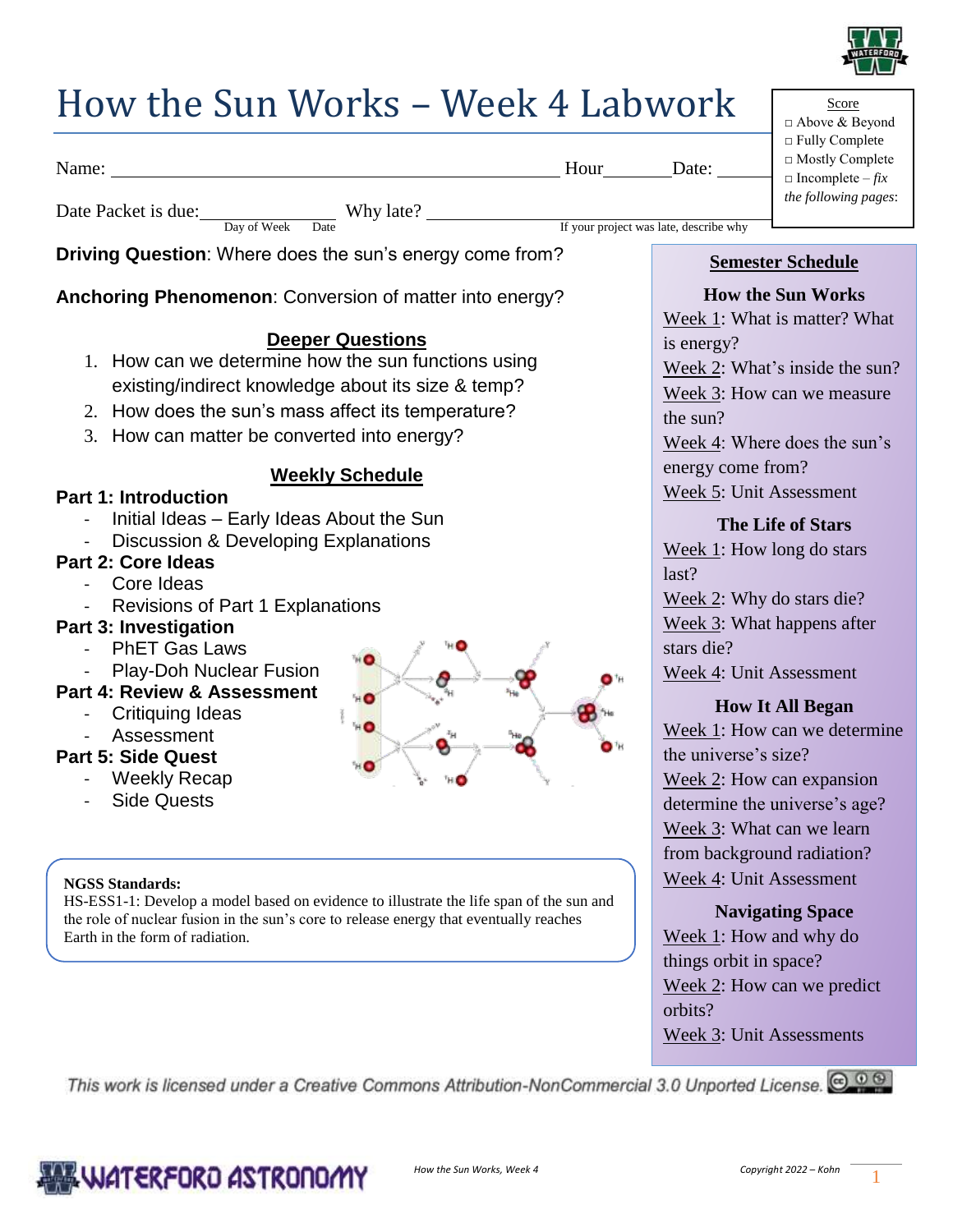

# Part 1: Intro – Early Ideas About the Sun

**Overview:** In this activity, you will read a short passage. You will then use this as the basis for a discussion about the content and structure of the sun.

**Directions**: Individually read the passage below. Then work with your group to address the questions below. Your instructor will determine if you should use scratch paper, a white board, an online document, etc.

*Armed with the science of the mid-19th century, physicists and astronomers had long thought that "solar heat" resulted from the constant fall of meteors and asteroids into the Sun. In 1841, calculations by Julius von Mayer (1814-1878), a German physician and chemist, indicated that asteroids striking the Sun at high velocity would generate "from 4,600 to 9,200 times as much heat as would be generated by the combustion of an equal mass of coal." There was a flaw in the model, however: in order to keep the Sun shining, a huge number of asteroids would be required and no one could explain where they would come from.*

*The "gravitational contraction" theory, first proposed by Hermann von Helmholtz (1821-1894) was much more satisfying for a scientific mind. According to the German physicist and physician, the pressure generated by gravitational forces from the prodigious mass of the Sun was responsible for the heat generated. Developed, expanded and refined by William Thomson (1824-1907), better known as Lord Kelvin, the Helmholtz-Thomson model held for more than four decades. But not without being challenged ...*

*While the nature of the Sun's energy source kept a large proportion of the scientific community busy, others were preoccupied by the age of the Earth. In Darwin's wake, biologists needed a very ancient Earth to allow for the patient process of evolution, as did geologists seeking to account for the stacking of rock strata and sediments they had begun exploring. For Earth, which was necessarily younger than the Sun, a minimum of 200 million years was required, yet the Helmholtz-Thomson model provided only for a 20- to 50-million-year-old Sun. Something had to give.*

*Not only did the "gravitational contraction" model assign an age to the Sun, it also projected its life expectancy, which did not exceed another few dozen million years. Unless, as Thomson wrote in 1891, "sources now unknown to us are prepared in the great storehouse of creation." And as it happened, there was something quite extraordinary that was just coming out from the "the great storehouse of creation."*

*Radioactivity was discovered in 1896 by French physicist Henri Becquerel (1852-1908) but it was not until a few years later that the phenomenon attracted wide interest among physicists and chemists. At the turn of the century measurements demonstrated that the radioactive decay of radium, measured in calories, generated 200,000 times more heat than the burning of coal.*

*Was it conceivable that the Sun was made (at least partly) of radium? Ernest Rutherford (1871-1937), the New Zealand-born physicist, thought it possible and did the math: an amount of 2.5 ppm (0.00025 percent) of radium in the Sun would account for its observed rate of energy emission. But once again there was a flaw: nowhere did the "signature" of radium appear in the spectrum of sunlight.*

*©2021, ITER Organization - <https://www.iter.org/newsline/-/3570>*

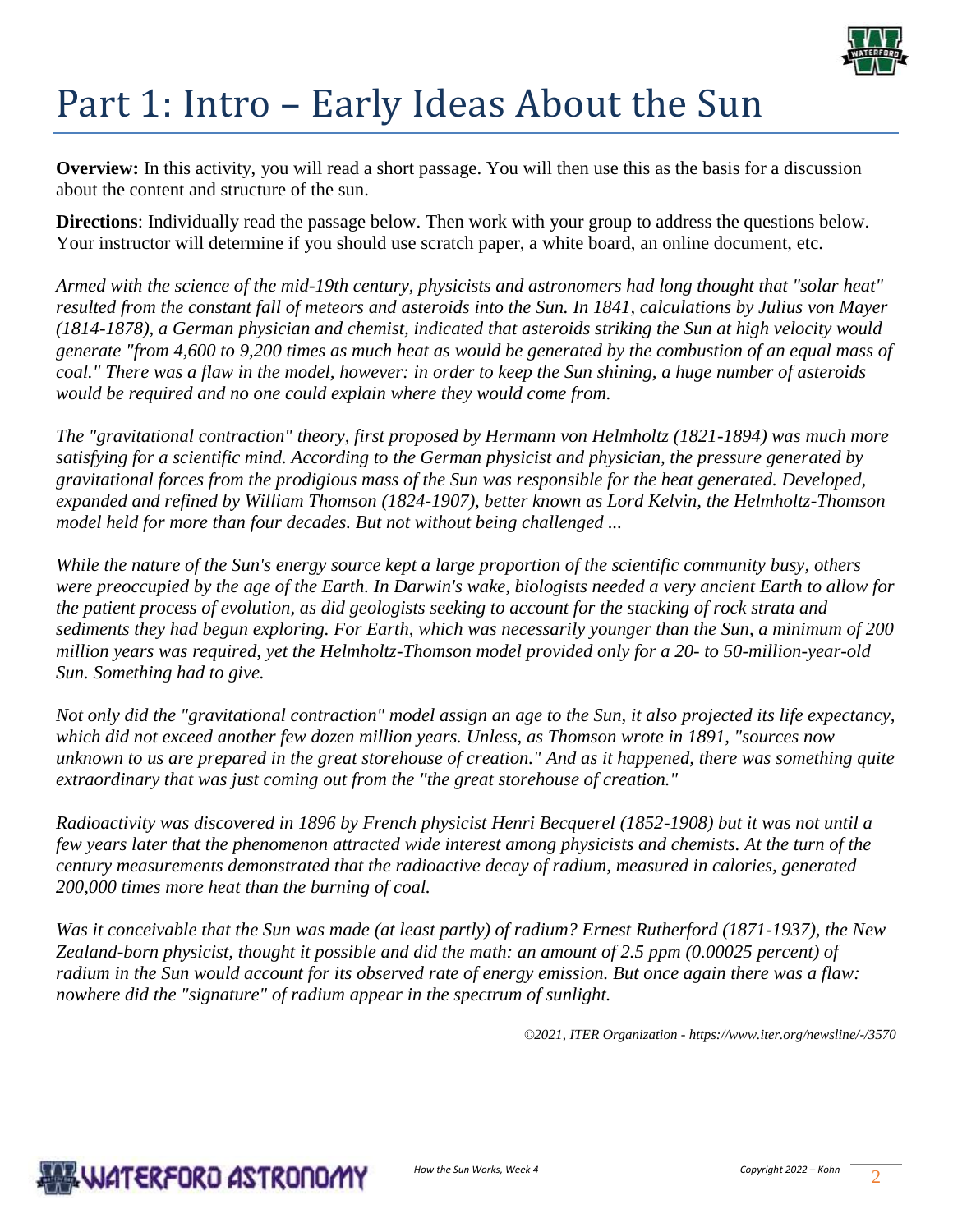

### **Questions**

1. The reading on the previous page describes three explanations for how the sun can continuously 'burn' for exceptionally long periods of time. In the space below, briefly summarize each theory. Then summarize the evidence that disproves it.

|    | Theory 1: $\qquad \qquad$                                                                                                                                                                                                                                                                                       |  |  |  |  |  |
|----|-----------------------------------------------------------------------------------------------------------------------------------------------------------------------------------------------------------------------------------------------------------------------------------------------------------------|--|--|--|--|--|
|    |                                                                                                                                                                                                                                                                                                                 |  |  |  |  |  |
|    | Theory 2: $\frac{1}{2}$ $\frac{1}{2}$ $\frac{1}{2}$ $\frac{1}{2}$ $\frac{1}{2}$ $\frac{1}{2}$ $\frac{1}{2}$ $\frac{1}{2}$ $\frac{1}{2}$ $\frac{1}{2}$ $\frac{1}{2}$ $\frac{1}{2}$ $\frac{1}{2}$ $\frac{1}{2}$ $\frac{1}{2}$ $\frac{1}{2}$ $\frac{1}{2}$ $\frac{1}{2}$ $\frac{1}{2}$ $\frac{1}{2}$ $\frac{1}{2}$ |  |  |  |  |  |
|    |                                                                                                                                                                                                                                                                                                                 |  |  |  |  |  |
|    | Theory 3:                                                                                                                                                                                                                                                                                                       |  |  |  |  |  |
|    |                                                                                                                                                                                                                                                                                                                 |  |  |  |  |  |
| 2. | Without using an internet browser or other reference, summarize how you currently think the sun can<br>produce vast amounts of heat and light for billions of years:                                                                                                                                            |  |  |  |  |  |
|    | ,我们也不会有什么。""我们的人,我们也不会有什么?""我们的人,我们也不会有什么?""我们的人,我们也不会有什么?""我们的人,我们也不会有什么?""我们的人<br>3. What is still unclear or uncertain to you regarding how the sun functions?                                                                                                                                               |  |  |  |  |  |
|    | 4. We have currently addressed a number of key pieces of information that will help us to determine how<br>the sun functions. After each item, briefly summarize what we have learned. Use your notes if needed.<br>What is the sun made from?                                                                  |  |  |  |  |  |
|    | How big is the sun?<br>How far away is the sun?<br>How hot is the sun?                                                                                                                                                                                                                                          |  |  |  |  |  |

5. Be prepared to discuss how we know these topics as a class.

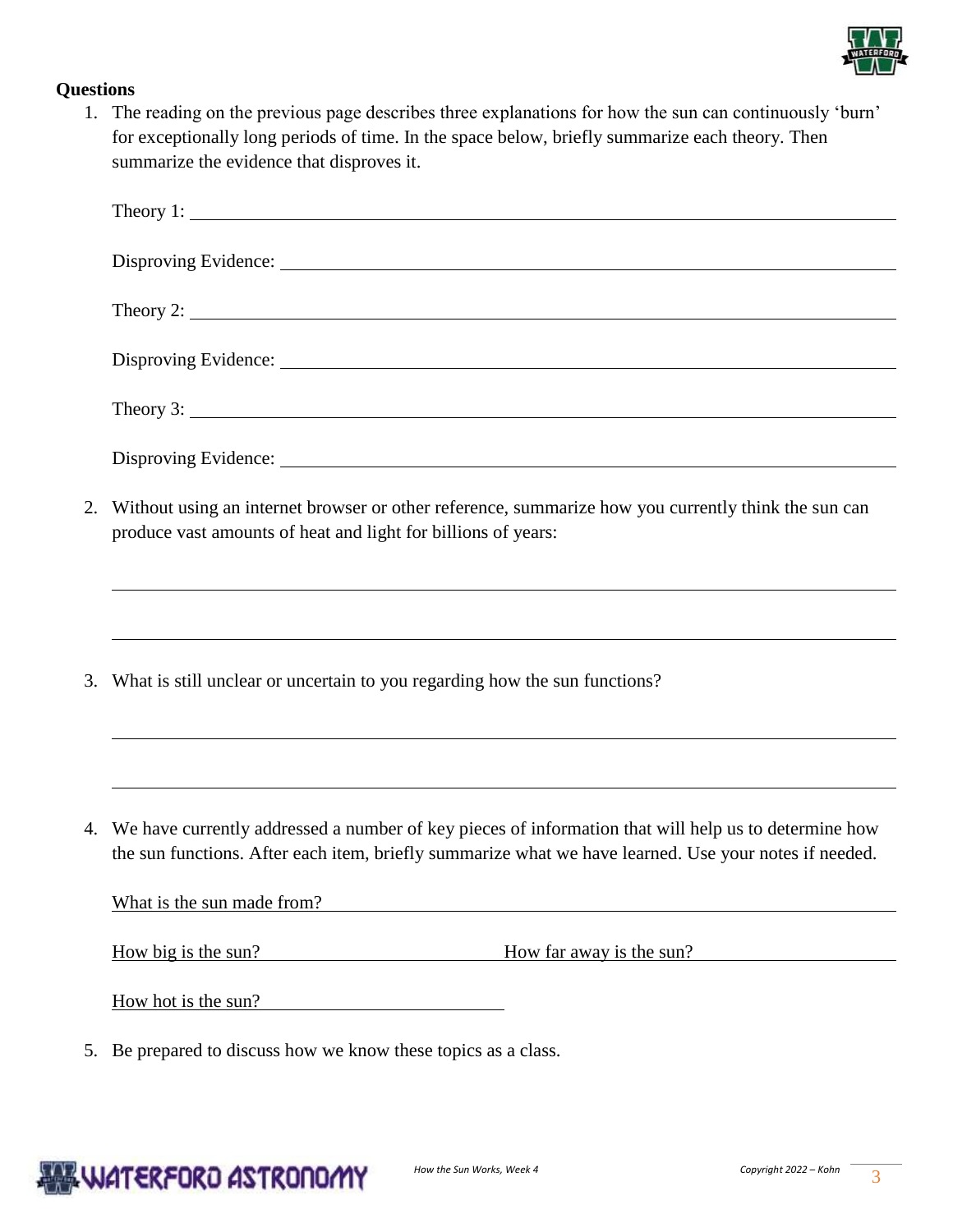

# Part 2: Core Ideas

**Overview**: In this activity, you will look at a short slideshow presentation. Your instructor will decide on how to implement this portion depending on your previous experience and capabilities with this content.

You will then work in small teams to answer the questions listed below. You should take notes in a notebook, on a dry erase board, or on scratch paper so that you are prepared to deliver your responses during the class discussion that will follow. *Note: your instructor may assign specific questions to your group if time is limited.* 

**Core Ideas Presentation**: <https://bit.ly/WUHS-Astro-Sun-W4>

#### **Driving Questions**:

- 1. What is the relationship between pressure and temperature in a gas?
- 2. What does  $E = mc^2$  mean? Explain each symbol and summarize what this formula indicates (and how).
- 3. In the 1920s, Aston developed a means to determine the mass of elements. How? How did this contribute to our understanding of the sun's function?
- 4. What was Perrin's contribution to our understanding of the sun's function?
- 5. How did Eddington use the collective findings of Einstein, Aston, and Perrin to develop an evidencebased argument for how the sun functions?
- 6. What is the Coulomb Barrier? How does it relate to both nuclear fusion & the function of the sun?
- 7. Summarize each step of the proton-proton chain, and explain how this results in the conversion of matter into energy.
- 8. In space, some balls of helium and hydrogen form planets (like Saturn). Some form stars (like our sun). And some are unstable and explode. What determines which outcome occurs and why?
- 9. **Revising Explanations**: How does the sun produce vast amounts of heat and light for billions of years?

## Part 3: Investigation A – Gas Laws

**Overview:** You will use a computer simulation to explore the relationship between pressure and temperature in gases.

**Directions**: Using a school-approved device, visit [https://phet.colorado.edu/sims/html/gas-properties/latest/gas](https://phet.colorado.edu/sims/html/gas-properties/latest/gas-properties_en.html)properties en.html (or type "PhET Gas Properties in an internet search engine). Follow the instructions for each question below.

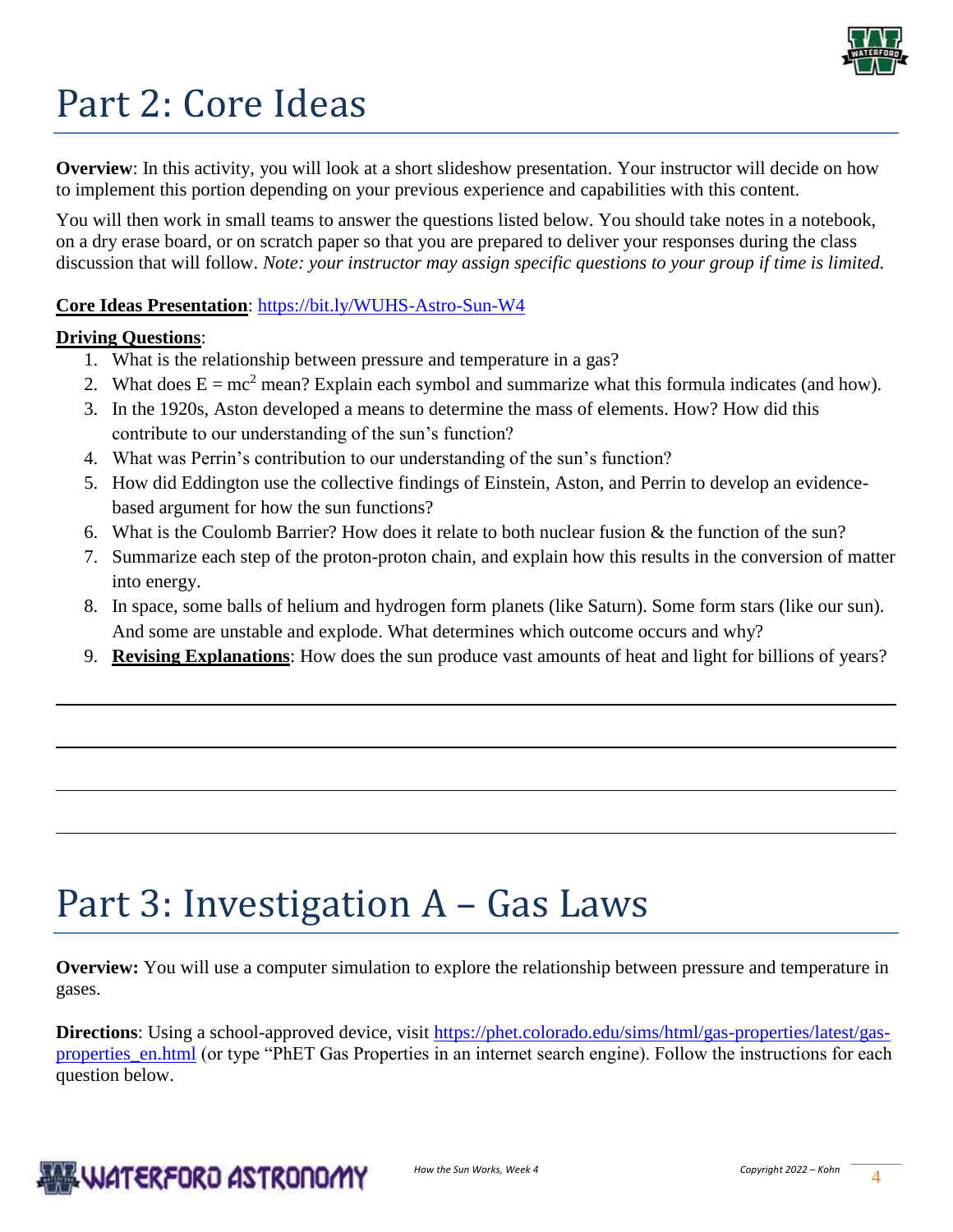

- 1. Begin by clicking "Explore". Your screen should resemble the image below. Using your mouse or touchpad, click on the handle of the pump (bottom center) and add particles to your sealed container. As you move the pump handle up and down, you will observe particles moving into the container. Pay close attention to the pressure gauge as you do so.
- 2. Next, use your mouse or touchpad to click on the left handle of the container. Move that handle to the right to reduce the size of the container. Observe how the pressure and temperature change in response.
- 3. Finally, use your mouse or touchpad to adjust the temperature (the bucket in the bottom center). Observe how the pressure changes as increase or decrease the temperature of this container.
- 4. Answer the questions on the next page.



- 5. Complete the questions below.
	- a. How did adding particles to the container change the pressure?
	- b. How did changing the size of the container change the pressure?
	- c. How did changing the temperature change the pressure?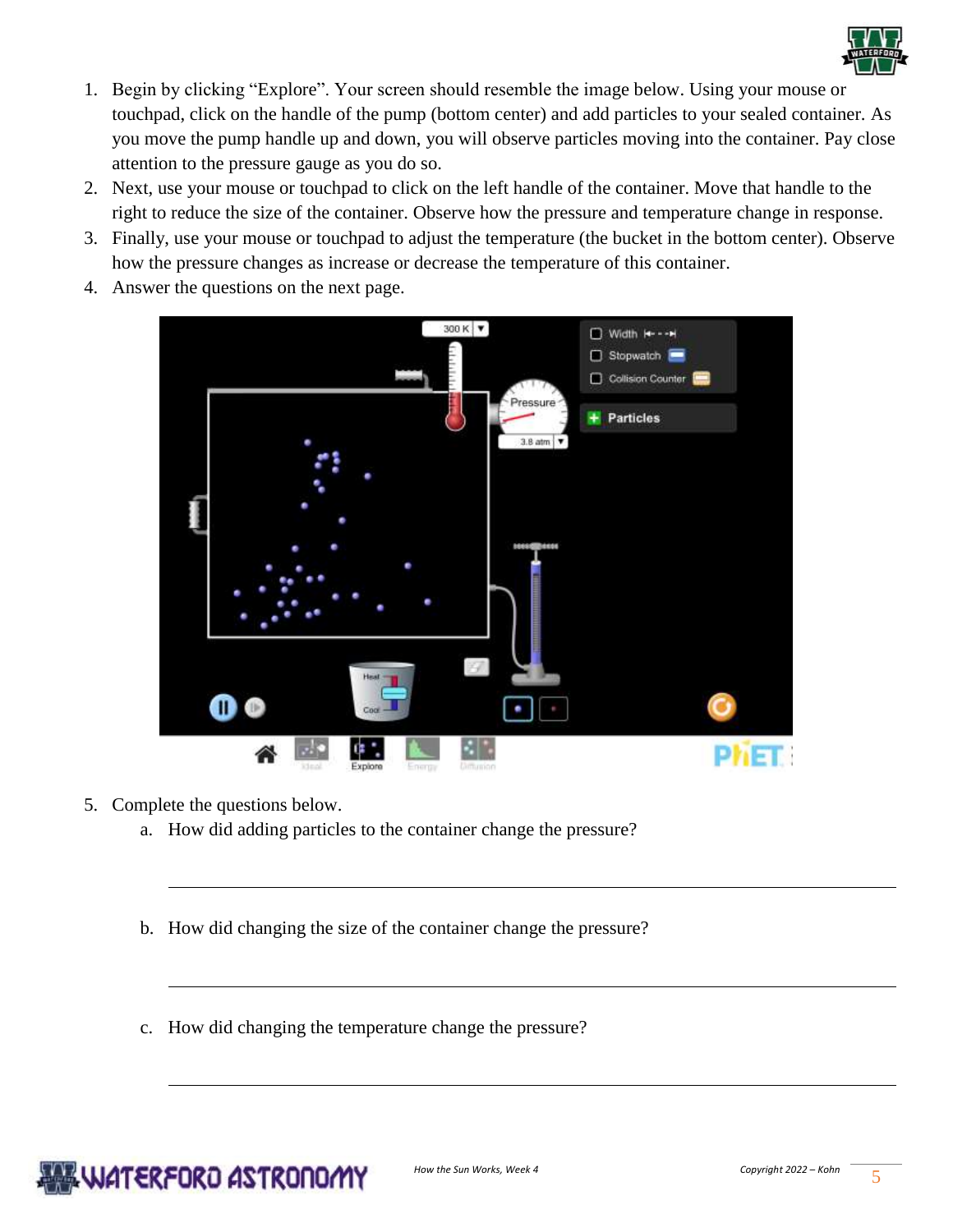

- d. How did changing the pressure change the temperature?
- e. What is the relationship between temperature and pressure in a gas?
- f. What creates pressure inside the sun? How does this relate to the temperature of the sun?

### Part 3: Investigation B – Play-Doh Nuclear Fusion

**Overview:** In this activity, you will be using Play-Doh to create models of subatomic particles as they interact during nuclear fusion in the sun.

**Directions**: Use the instructions on the following page to create each of your subatomic particles out of Play-Doh. Conclude by answering the post-investigation questions on this page. (*Note: your instructor may ask you to record your answers to questions using a different format, such as a whiteboard or online document*).

**Creating Your Play-Doh Particles**: Use the instructions on the next page and the image below to create each of your molecules. Use your molecules as *scientific models*. In science, *models* are tools that help us clarify our thinking and make more accurate predictions. Models can be pictures, examples, scale models, or anything that helps us reason more accurately about a concept.



**ILWATERFORO ASTRONOM** 

*How the Sun Works, Week 4 Copyright 2022 – Kohn* 6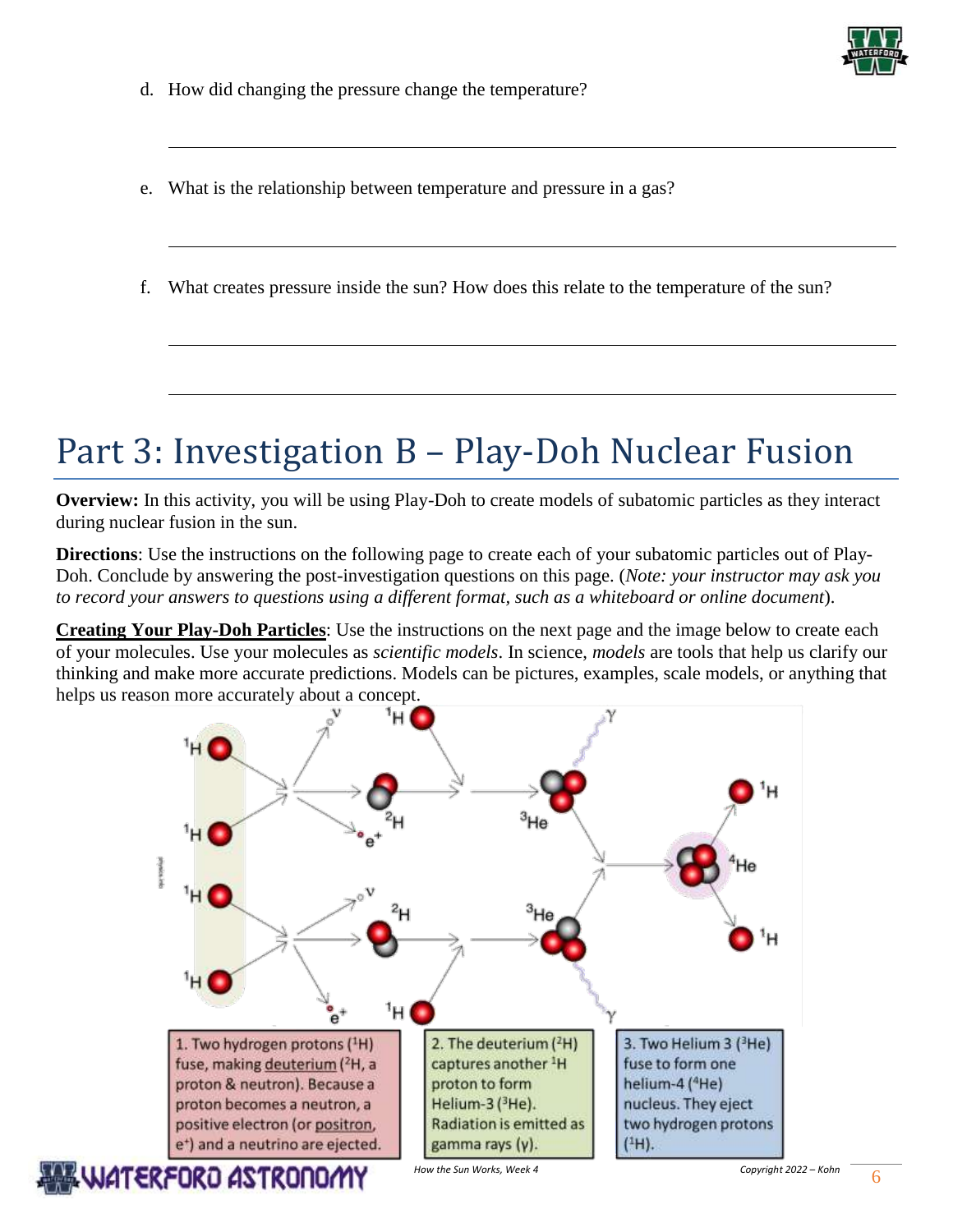

#### **1) To create your particles, you will need the following:**

- One color of Play-Doh balls to represent positively-charged protons.
- Another color of Play-Doh balls to represent neutral neutrons.
- A final color of Play-Doh to represent all other elements (e.g., gamma radiation, neutrinos, electrons).
	- o You might also choose to represent these using a pen or marker, especially for elements that are forms of electromagnetic radiation.
- Paper towel or printer paper to organize your particles.
- A pen or marker to label each item.

**2) Using the picture on the previous page as a guide when creating your model.** 

**3) Based on the core ideas from this week, be prepared to orally explain how nuclear fusion works within the sun. Your instructor may ask you about some of the following (among other potential topics):** 

- The stages of the proton-proton chain.
- The conditions necessary for fusion (e.g., pressure, temperature, etc.).
- The Coulomb Barrier
- Hydrostatic equilibrium.
- Eddington's 3 Outcomes

When you think you are ready, **raise your hand and show your instructor**.

*This activity was successfully completed* (*instructor signature*)

### Part 4: Review & Assessment

**Overview:** Rank each Driving Question in Part 2 as a 1 (*completely unsure*), 2 (*somewhat unsure*), or 3 (*completely sure*) based on your comprehension. Then work in teams to review each item and prepare a response. Next, write a final explanation below. You will conclude by completing a formative assessment.

**Revising Explanations**: How does the sun produce vast amounts of heat and light for billions of years?

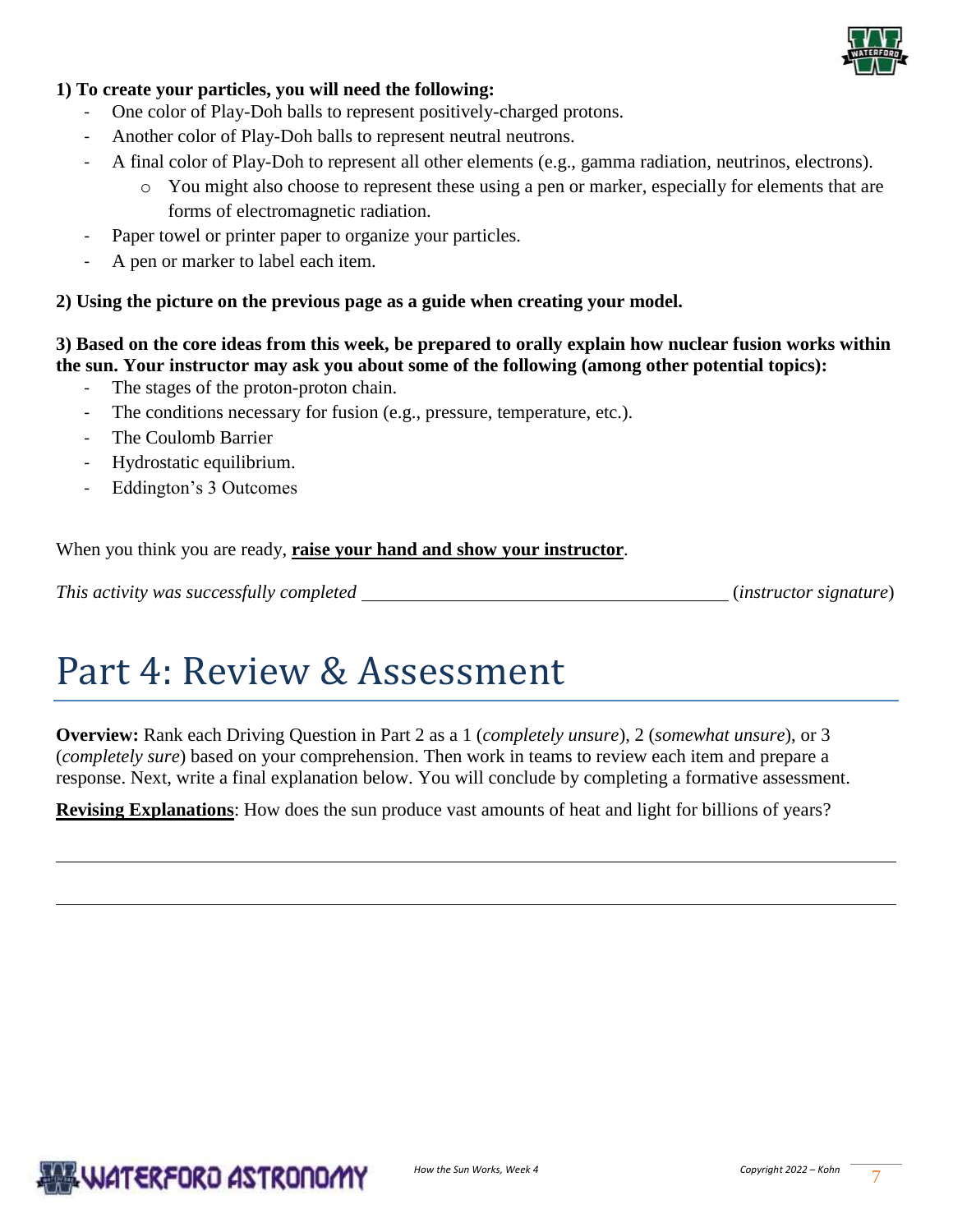

# Part 5: Side Quest

**Overview:** For this activity, you will begin with a recap of the things that you learned in this packet. You will then identify topics related to astronomy that you personally find interesting to investigate more deeply over the remainder of the semester.

#### **Weekly Recap (use a whiteboard, scratch paper, online document, etc.)**

- Summarize everything that you have learned through this packet within your group. Try to identify the common themes, major ideas, and most important concepts from the content you have learned.
- 2. Is there anything that anyone still doesn't completely understand? Is there anything that anyone maybe disputes or disagrees with? Did anything seem particularly surprising or noteworthy?
- 3. What you think are the most important ideas and concepts that you have learned so far. Aim to have at least 5 or 6 ideas written down. It is ok to have more than this.

**Side Quest**: In this activity, you will begin to identify some topics related to astronomy to investigate more deeply over the course of the semester. Be prepared to discuss the following with your instructor.

- 1. Summarize the topic that you would like to investigate as your side quest.
- 2. Why did you choose this topic? Why do you find this topic interesting or intriguing?
- 3. What is your learning objective for this project? In other words, what do you want to learn and what do you want others to know by the time you finish your presentation?
- 4. Are you working alone or with a group? If in a group, how will you divide the work?
- 5. What is your strategy for developing a presentation? How will you effectively teach this topic?
- 6. Is this topic appropriate for the time available to you?
- 7. Are you excited about this topic? Is it something that is personally interesting to you?

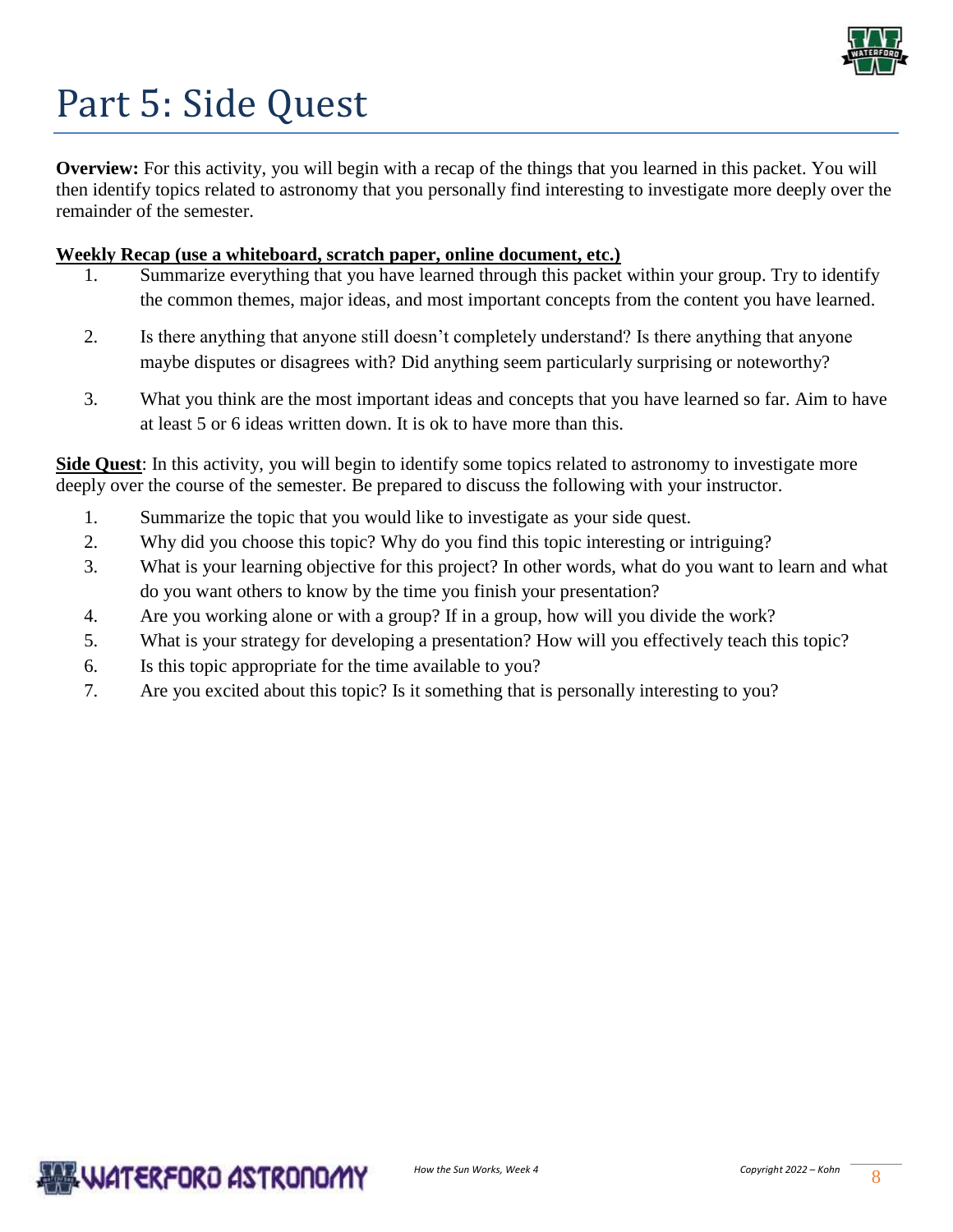

## How the Sun Works – Week 4 Assessment

| $-$<br>Name: | Hour | Jate | core<br>ำเ |  |
|--------------|------|------|------------|--|

**Directions**: This is an open-notes quiz. You should work with your assigned team to complete responses to the questions below. Each person should write the response to at least one question. Write your initials next to the answer(s) you wrote. Those who are not writing should collaborate to create the response that will be written.

1. How are temperature and pressure related? *In your explanation, be sure to explain the equation: P = knT*

*Initials:* 

2. What does Einstein's famous equation,  $E = mc^2$  actually tell us? And what is significant about the speed of light in this equation? Why is this value part of this equation?

*Initials:* 

3. Briefly summarize Aston's work and explain how his discoveries contributed to our understanding of how the sun functions.

*Initials:*